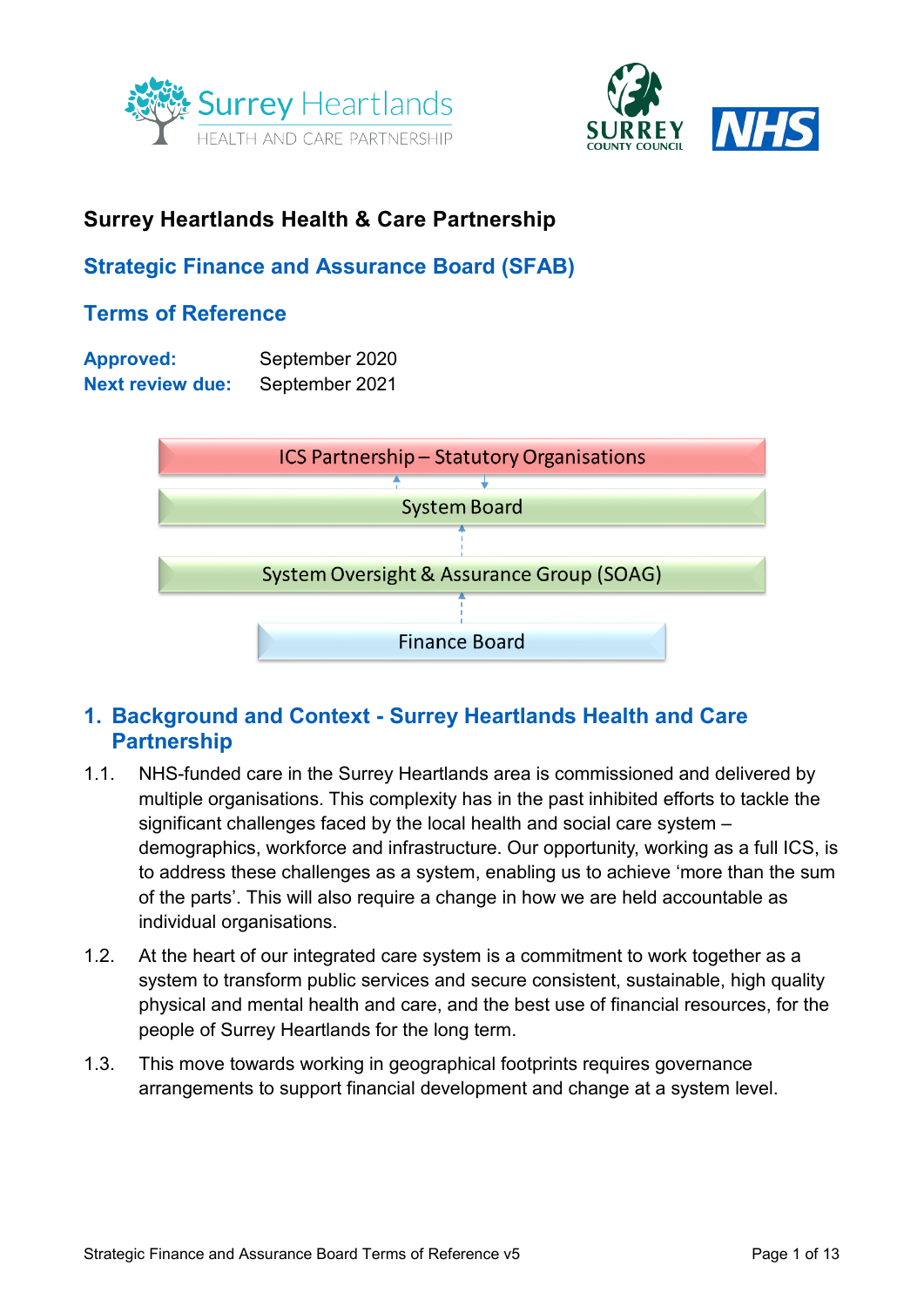# **2. Principles of the Surrey Heartlands Governance Structure**

- 2.1. The principles of the Surrey Heartlands governance arrangement is to support effective collaboration and trust between all providers, commissioners, stakeholders and the citizens of Surrey to work together to deliver improved health and care outcomes more effectively and reduce health inequalities across the system. Our governance structure will:
	- Provide a framework for system level decision making and assurance with clarity on where and how decisions are made on the development and implementation of the Surrey Heartlands vision and objectives;
	- Provide greater clarity on system level accountabilities and responsibilities;
	- Provide assurance to individual statutory bodies as SFAB has delegated responsibilities from the CCG to provide statutory financial assurance.
	- Enable opportunities to innovate, share best practice and maximise sharing of resources across organisations;
	- Enable collaboration between partner organisations to achieve system level financial balance while safeguarding the autonomy of organisations;
	- Enable transformation of health and care services to realise the objectives of the ICS, working towards a long-term goal of a single population based budget for health and social care services.

## **3. Purpose of the Surrey Heartlands Strategic Finance and Assurance Board (SFAB)**

3.1. The purpose of the Surrey Heartlands Strategic Finance and Assurance Board (known as the SFAB) is to provide system-wide financial leadership and accountability for the delivery of transformational change and for the general financial management of health and care across Surrey. Where necessary, it will also monitor the implementation of any financial recovery plans for the ICS and the four place based ICPs within the system.

## **4. Reporting Responsibility and Accountability**

- 4.1. SFAB reports and is accountable to the ICS System Board via the System Oversight and Assurance Group and to the statutory organisations in the Surrey ICS system.
- 4.2. The SFAB receives its powers and authority by delegation from each of the ICS Partners (see SFAB ToR [Appendix 1\)](#page-0-0) The approval of these terms of reference by the ICS Partners signifies the delegation of powers and authority to SFAB. The SFAB, as primarily an assurance board, operates under the "joint working group" model and, therefore, normally any decisions made by the SFAB will be by way of recommendation to either the sovereign boards of each partner within the ICS or to the appropriate system body (i.e. ICS System Board or SOAG).
- 4.3. Following each SFAB meeting, the Independent Lay Co-Chair will provide a monthly report into the SOAG to provide assurance on progress of critical activities. The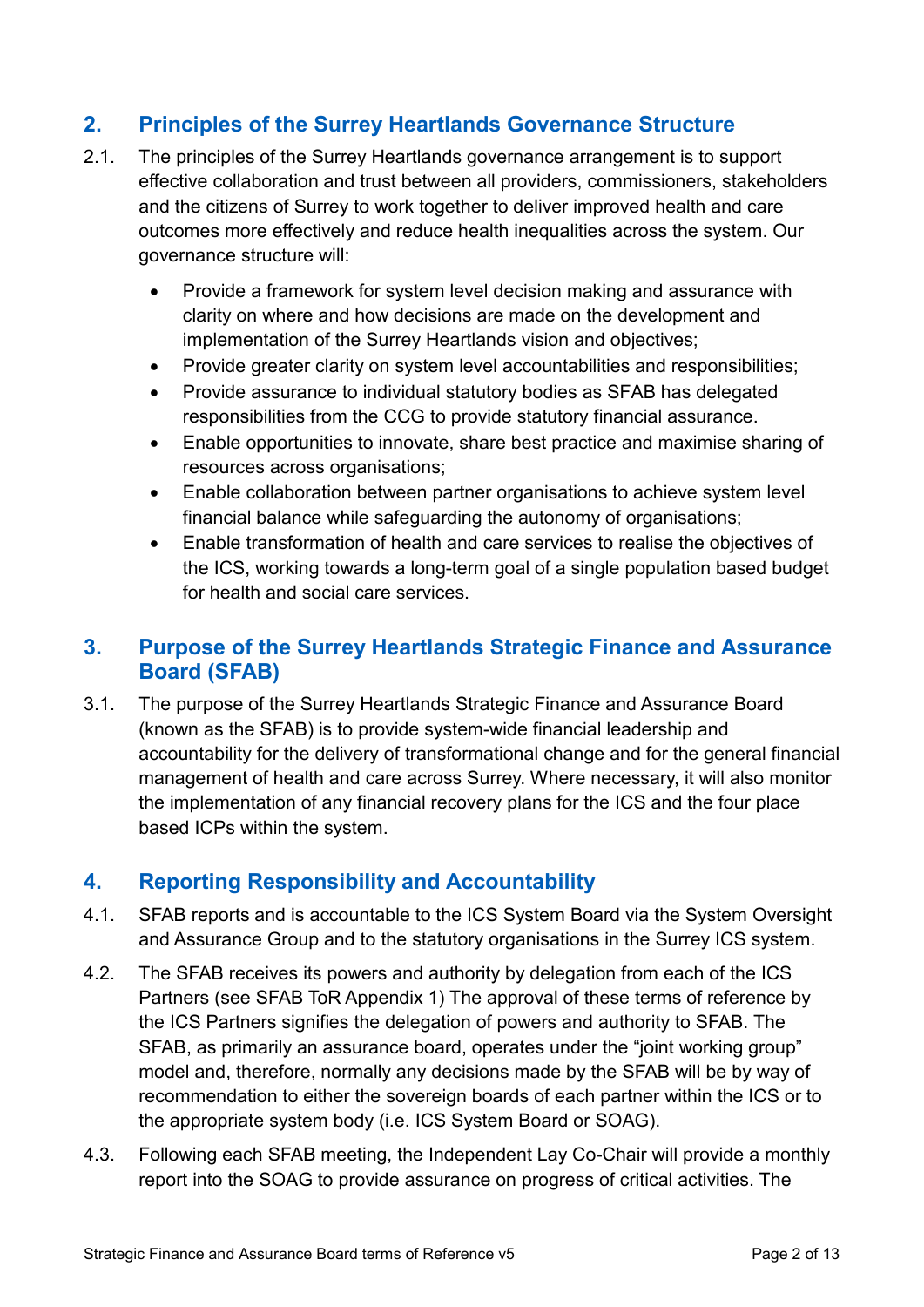Independent Lay Co-Chair shall draw to the attention of the SOAG or, where necessary, the ICS System Board any issues that require its consideration or requires executive action or entails significant risk.

- 4.4. The SFAB will only operate within the parameters of the responsibilities delegated to it by the ICS Partner organisations as described in these Terms of Reference. Each ICS Partner will record the delegation within their Scheme of Reservation & Delegation.
- 4.5. The minutes of the SFAB meetings shall be formally recorded, submitted to the ICS Partner organisations and subject to publication in accordance with each organisation's governance procedures.
- 4.6. The SFAB is authorised by the statutory organisations in the Surrey ICS system to investigate any activity within these terms of reference. It is authorised to seek any information it requires from any member, officer or employee who are directed to cooperate with any request made by the SFAB. The SFAB is also authorised to obtain (via the CCG[1\)](#page-2-0) outside legal or other independent professional advice and to secure the attendance of other individuals with relevant experience and expertise if it considers necessary[2.](#page-2-1)
- 4.7. When considering matters, SFAB should take into account the following points:
	- All statutory requirements applicable to the ICS partner organisations (including Accounting Standards, Health and Safety, Information Security, Counter Fraud etc)
	- NHS England Requirements and Standards;
	- NHS Best Practice and Guidance;
	- Emerging Risks and Issues.

# **5. Other Committees & Delegation**

- 5.1. The SFAB may delegate tasks to such individuals, sub-committees or individual members as it shall see fit, provided that any such delegations are consistent with the parties' relevant governance arrangements, are recorded in a relevant scheme of delegation, are governed by terms of reference as appropriate and reflect appropriate arrangements for the management of conflicts of interest.
- 5.2. The minutes from any sub committees will be a standing item on the SFAB agenda.
- 5.3. Also standing items will be the ICP Board minutes (or extracts thereof) which cover the financial deliberations of each ICP within the system.

<span id="page-2-0"></span> <sup>1</sup> The CCG is selected only because the CCG has delegated assurance responsibility to SFAB.

<span id="page-2-1"></span><sup>&</sup>lt;sup>2</sup> This clause gives permission to SFAB to challenge any item under its consideration and request additional information or legal advice. When each of the ICS partners approve these ToR they commit to abide with this clause.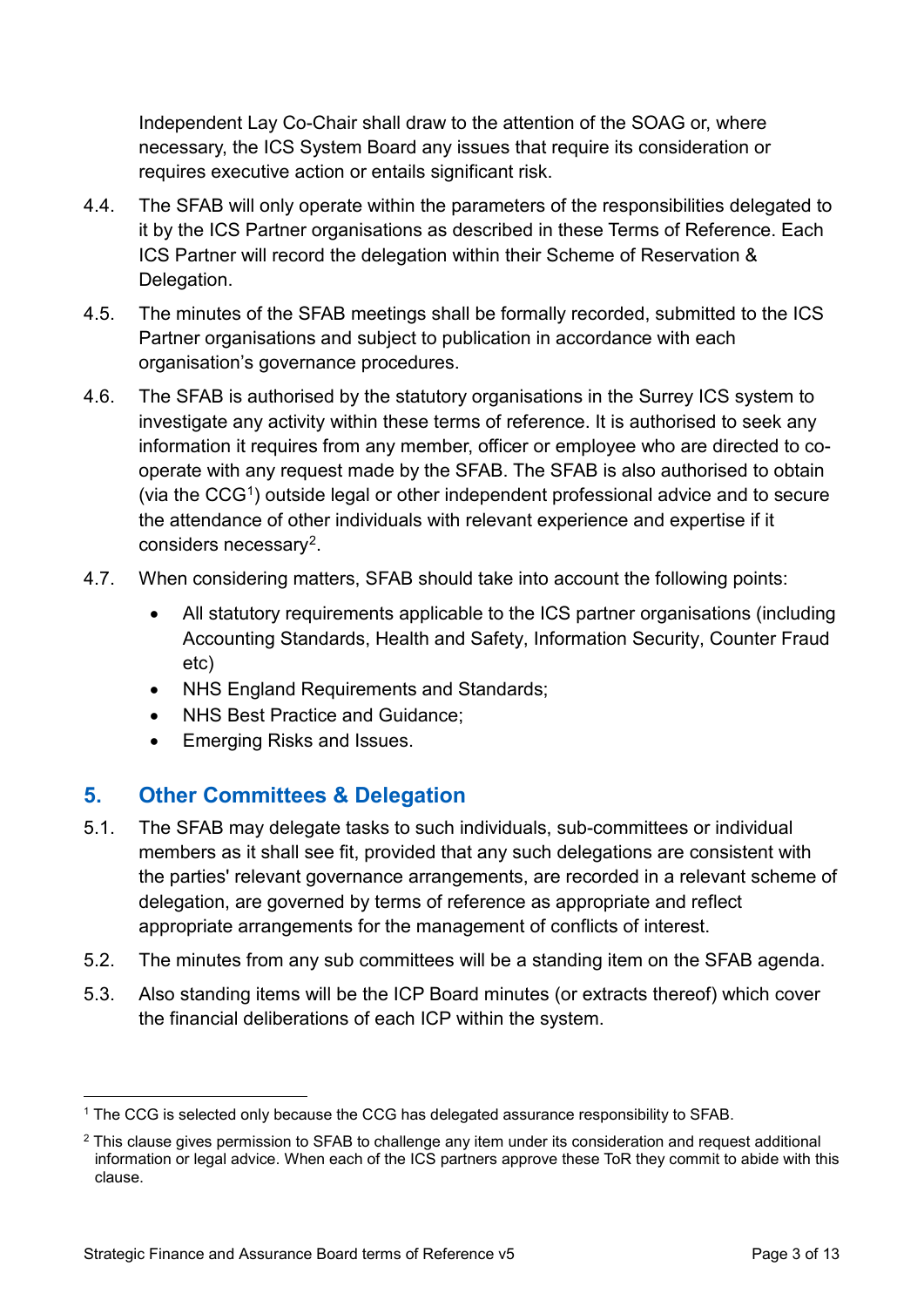## **6. Responsibilities**

6.1. The key responsibilities of the SFAB are as follows:

#### 6.1.1. System control and Efficiency

- To collaborate across the Surrey Heartlands health and care economy e.g. by identifying mechanisms and promoting behaviours that drive system efficiencies, transformation (enabling improved outcomes through redirection of resources towards prevention and integration of services) and underlying cost reduction;
- To agree the scope and definition of an NHS trajectory and how it is practically measured and reported on and to highlight gaps to system plans or control totals and identify how these might be mitigated. This will also include five year plans and ICS recovery plans, including the financial aspects of restoration and recovery plans due to the COVID19 pandemic.
- To overseeing the review and development of the Financial Plan of partner CCG(s);
- To monitor the ICS's in year financial performance against approved budget, giving consideration to underlying activity data as appropriate;
- To consider all draft strategic and financial plans prior to their submission to the ICS Partners Board / Governing Body for approval;
- To ensure that, where risks of exceeding expenditure limits are identified, remedial action is sought by the SFAB, reviewed and, if appropriate, recommended to the ICS Partners Board / Governing Body;
- To take up issues from the Quality Committee which relate to allocation of resources;
- To provide assurance that the budget is appropriate to the resources allocated; and
- To recommend to the CCG Governing Body sign off of the annual budget for the CCG.

### 6.1.2. Integrated Care System Efficiency Plans

- To oversee the review and development of the Efficiency Plans and Financial Recovery Plans;
- To monitor the overall implementation of the review and development of the local ICP plans and review of the transformation plans of the Recovery Board;

### 6.1.3. Payment and Operating Models

- Agree & implement new methods of payment that support integration of services and population health management approaches, whilst enabling delivery of a shared system control total;
- To work with the national team looking at best practice payment models from other ICSs and working locally with ICPs to propose future financial payment models that better support the achievement of system objectives; and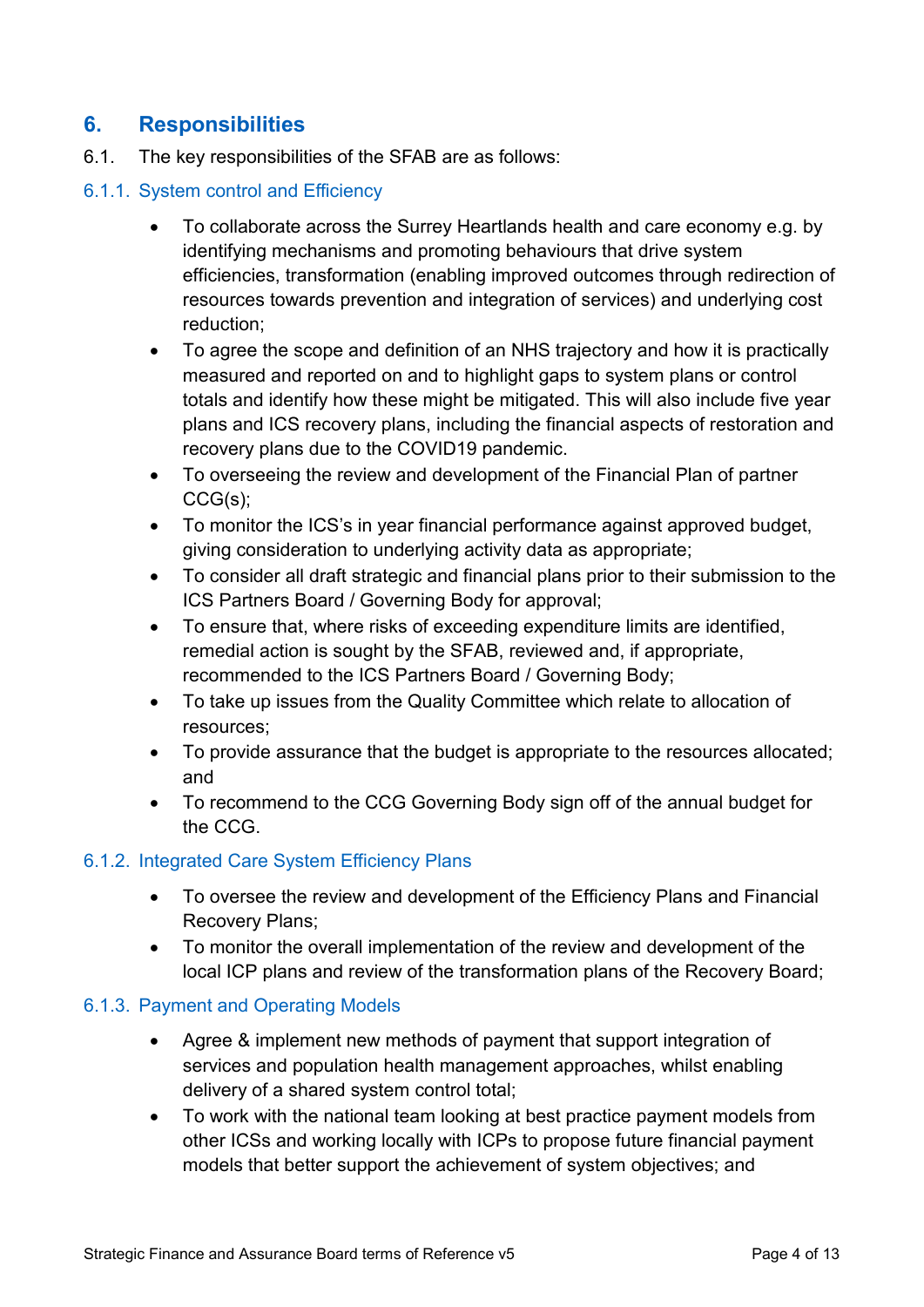• To collaborate to manage income and expenditure openly across commissioners and providers, working together to ensure that collective financial resources are used most effectively and that the single system operating plan is within limit.

### 6.1.4. Reporting and Planning

- To support and oversee the development of ICS and system wide finance and activity reporting;
- To support the development of longer term financial plans and models and agree core principles, assumptions and methodologies for joint planning for recommendation to the ICS System Board;
- To work collaboratively in completing national returns on a timely basis;
- Develop a collective approach to system financial management with advice and direction through the NHS England and NHS Improvement partnership finance group;
- Oversight of operational planning and contracting process and timetable including ICS led assurance of plans.

#### 6.1.5. Strategic Planning

- Overseeing the review and development of the Systems Ambitions Plan, associated financial plan and strategy and the annual budget for all organisations;
- Ensuring that all plans are consistent with associated enabling strategies including workforce, estates, IM&T, communications and engagement, and that all plans are supported by robust activity and financial information;
- Ensuring risks of exceeding expenditure limits are assessed and mitigated actions are implemented.

#### 6.1.6. ICS Programme Support

- Provide finance support to all workstreams (through nominated deputies);
- Set the procedure for the financial approval of all business cases that draw on transformation funding.

### 6.1.7. Managing the Health and Care Economy

- Sharing best financial practice across partner organisations and actively seeking to overcome barriers created by the differing financial regimes (e.g. NHS commissioner/provider split and NHS/Local Government) and, for example, by encouraging finance staff to gain experience across the different types of partner organisations;
- Continue to identify key priorities and opportunities;
- Focus on transformation and financial recovery;
- Support the delivery of the work streams and system efficiencies;
- Continue to work together to identify areas to close financial gaps.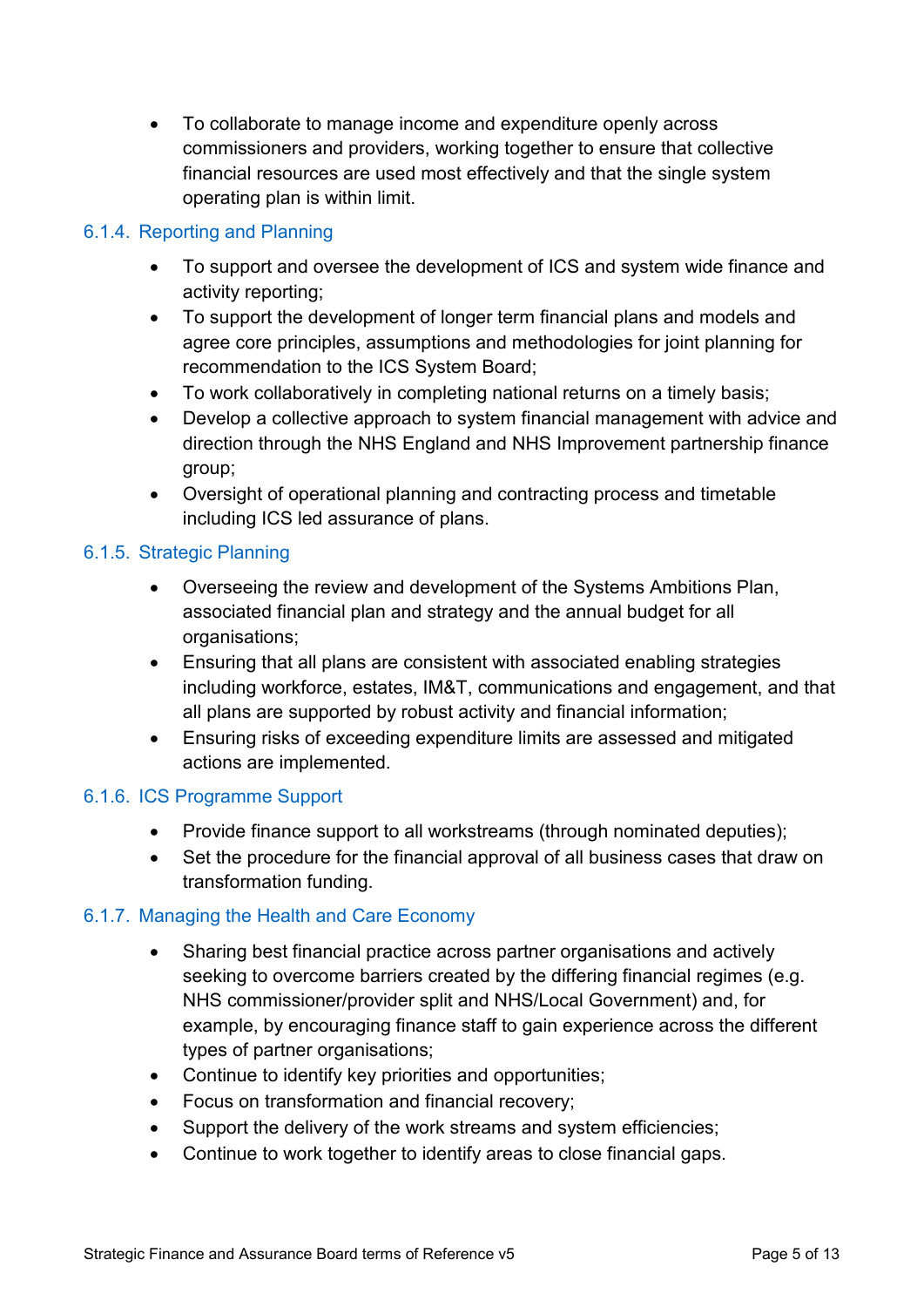#### 6.1.8. Escalation

- Report system wide issues and escalate concerns to the Surrey Heartlands System Oversight and Assurance Group;
- Bring together information and take joint action on areas of underperformance, including generating shared solutions.
- 6.2. The SFAB is authorised to determine matters within its remit where those matters involve expenditure up to the delegated limits. Where the expenditure involved exceeds these sums, the SFAB is authorised to make representations to the ICS Partner organisations in respect of those matters.

## **7. Membership**

7.1. The membership of the SFAB consists of:

| <b>Membership</b>                                          | <b>Class</b> |
|------------------------------------------------------------|--------------|
| Independent Lay Member, who shall be a SFAB Co-Chair;      | Independent  |
| Lay CCG Member (General), who shall be a SFAB Co-Chair;    | Commissioner |
| Two Lay CCG Members (General);                             | Commissioner |
| GP Clinical Representative or clinical representative      | Commissioner |
| ICS Director of Finance <sup>3</sup>                       | Independent  |
| Director of Finance Insights, Surrey County Council        | Independent  |
| Director of Finance – Royal Surrey County Hospital         | Provider     |
| ICP Director - Guildford and Waverley                      | Commissioner |
| Director of Finance - Ashford & St Peter's Hospitals       | Provider     |
| <b>ICP Director - North West Surrey</b>                    | Commissioner |
| Director of Finance - Epsom & St Helier Hospitals          | Provider     |
| ICP Director - Surrey Downs                                | Commissioner |
| Director of Finance - Surrey & Sussex Hospitals            | Provider     |
| ICP Director - East Surrey                                 | Commissioner |
| Director of Finance - Surrey and Borders Partnership Trust | Provider     |
| Director of Finance - Central Surrey Health                | Provider     |
| Director of Finance - First Community                      | Provider     |
| Associate Director of Finance, South East Coast Ambulance  | Provider     |
| Finance representative from NHSE/I                         | Independent  |
| ICS Chief Officer or recorded Deputy                       | Independent  |
| <b>Specialist Commissioning</b>                            | Independent  |

<span id="page-5-0"></span> <sup>3</sup> ICS Director of Finance is also the Chief Finance Officer for the CCG.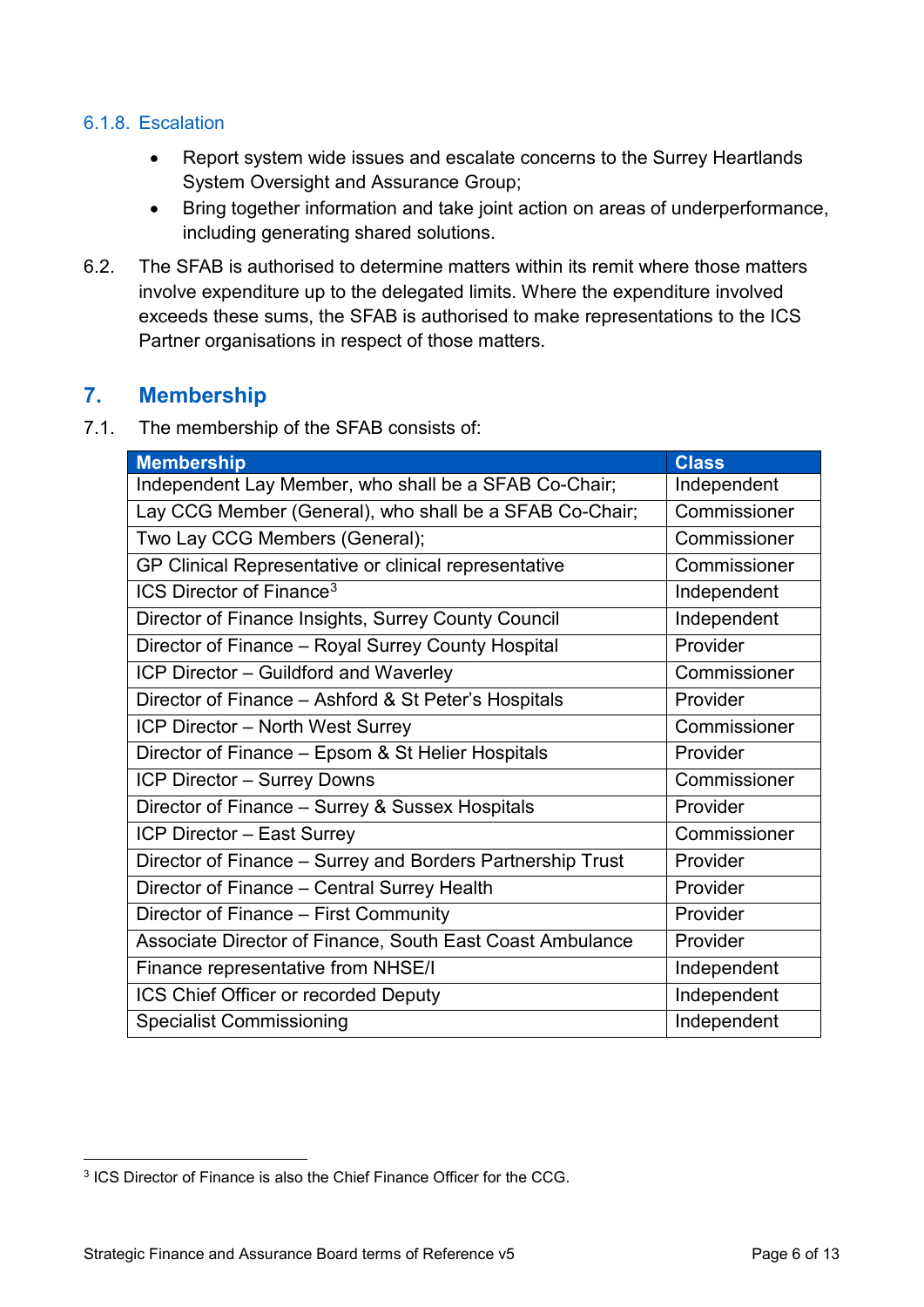7.2. Members of the SFAB should aim to attend all scheduled meetings. The SFAB may make representation to the relevant ICS Partner organisation in any circumstances in which a Member's attendance falls below 75% attendance.

## **8. Co-opted members / deputies / attendees**

- 8.1. The SFAB may not co-opt additional members.
- <span id="page-6-0"></span>8.2. SFAB members may nominate a suitable deputy when necessary and subject to the approval of the Chair. All deputies should be fully briefed, and the secretariat informed of any agreement to deputise so that quoracy can be maintained.
- 8.3. The following individuals shall routinely attend meetings:
	- None
- 8.4. Other relevant senior managers and other individuals may be invited to attend the Board as required.

## **9. Quoracy**

- 9.1. No business will be transacted unless:
	- At least 50% of members are present at the SFAB.
	- There is one independent or commissioner and one provider representative present (in person or through a deputy appointed with [8.2](#page-6-0) above).

# **10. Co-chairs**

- 10.1. The ICS Partner organisations will appoint two co-chairs:
	- An independent chair:
	- A CCG lay Member.
- 10.2. The co-chairs will alternate as Chair of a meeting except where the SFAB members indicate before a meeting that an agenda item should be chaired by a specific individual.
- 10.3. The Chair of the SFAB will ensure:
	- Full participation during meetings;
	- All relevant matters and agenda items are discussed, and
	- Effective decisions are made and communicated to the ICS partners.
- 10.4. Each member is responsible for leading the delivery of the key decisions and actions in their own organisations and relevant Integrated Care Partnership board.

## **11. Meeting Management**

11.1. The SFAB will meet monthly and have an annual rolling programme of meeting dates and agenda items.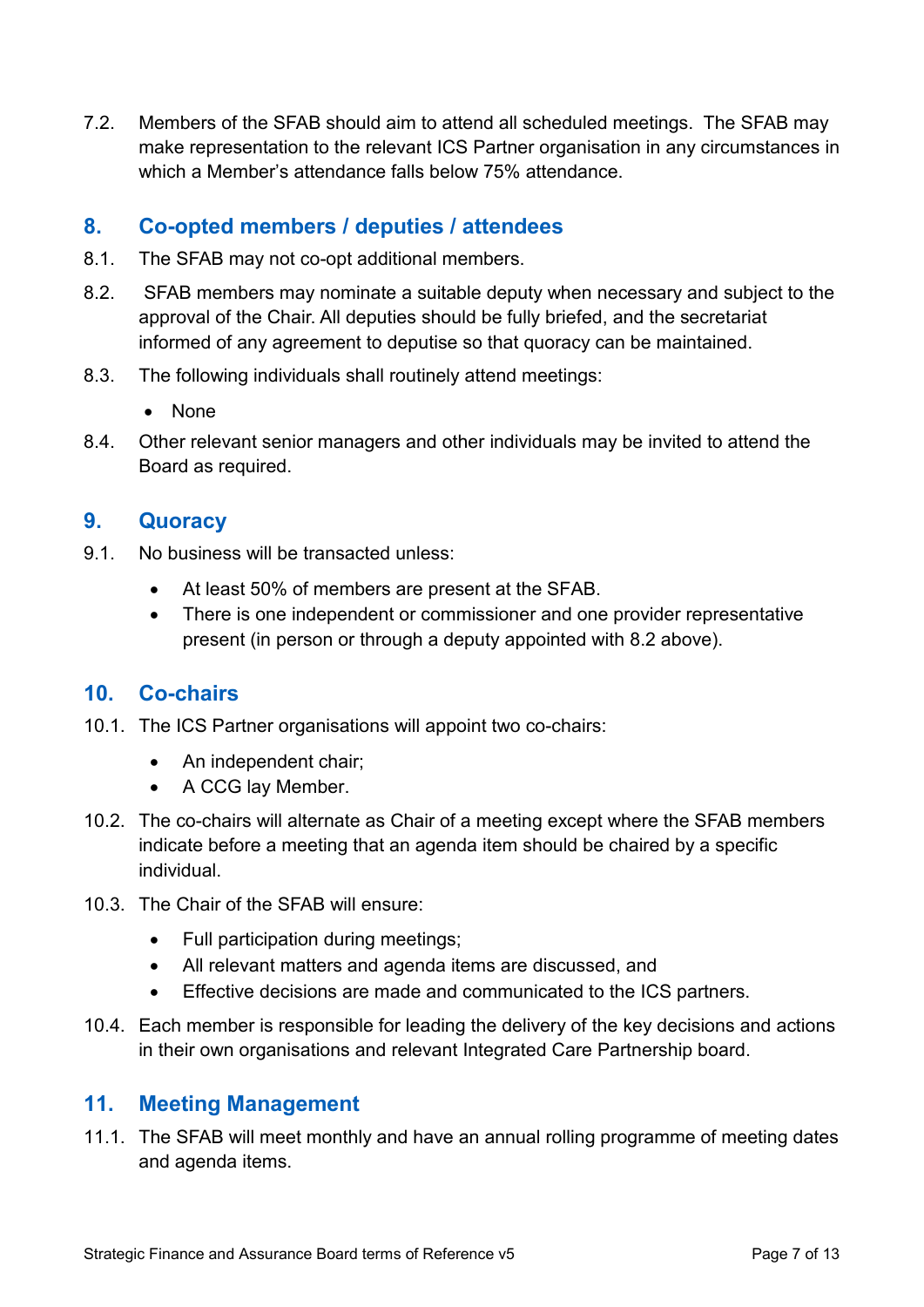- 11.2. Meetings will have two parts:
	- Formal decision-making meeting that has published minutes;
	- Informal information-sharing meeting where no minutes are recorded;
- 11.3. All members will be able to propose agenda items.
- 11.[4.](#page-7-0) The SFAB will operate in accordance with the CCG's Standing Orders<sup>4</sup>. For simplicity, this should be just one of the ICS partner organisations and the same as the partner organisation providing the administrative support. This ToR version assumes that the CCG will provide this service. The CCG Corporate Office will be responsible for ensuring administrative support to the SFAB. This will include:
	- Giving notice of meetings (including, when the Chair of the SFAB deems it necessary in light of the urgent circumstances, calling a meeting at short notice);
	- Issuing an agenda and supporting papers to each member and attendee no later than 3 days before the date of the meeting (where possible);
	- Ensuring an accurate record (minutes) of the meeting.
- 11.5. The SFAB will meet in private. Agendas and papers will not be published. However, the minutes for the Part I section of SFAB meetings will be published by each organisation under their requirements.
	- For clarity: For the Surrey Heartlands CCG, the minutes of this Board will be presented at its Governing Body meeting in public for noting. Any minutes from the confidential section of SFAB meetings will be presented at the Governing Body Part II meeting in private.
- 11.6. Papers will be tabled only by prior agreement with the Chair.
- 11.7. With the agreement of one of the Chair (i) meetings may take place using a virtual platform such as Microsoft Teams or (ii) if held face-to-face, and by exception, one or more Members of the SFAB may participate in meetings in person or virtually by using video or telephone or web link or other live and uninterrupted conferencing facilities.
- 11.8. An extra meeting of the SFAB can be called at the request of any two members of the SFAB.
- 11.9. Where an extra meeting needs to be scheduled, every endeavour will be made to give at least 10 working days' notice. Notification will be given by email.
- 11.10. Non-voting people may be required to withdraw from the confidential part of the meeting

<span id="page-7-0"></span> <sup>4</sup> For simplicity, this should be just one of the ICS partner organisations and the same as the partner organisation providing the administrative support. This ToR version assumes that the CCG will provide this service.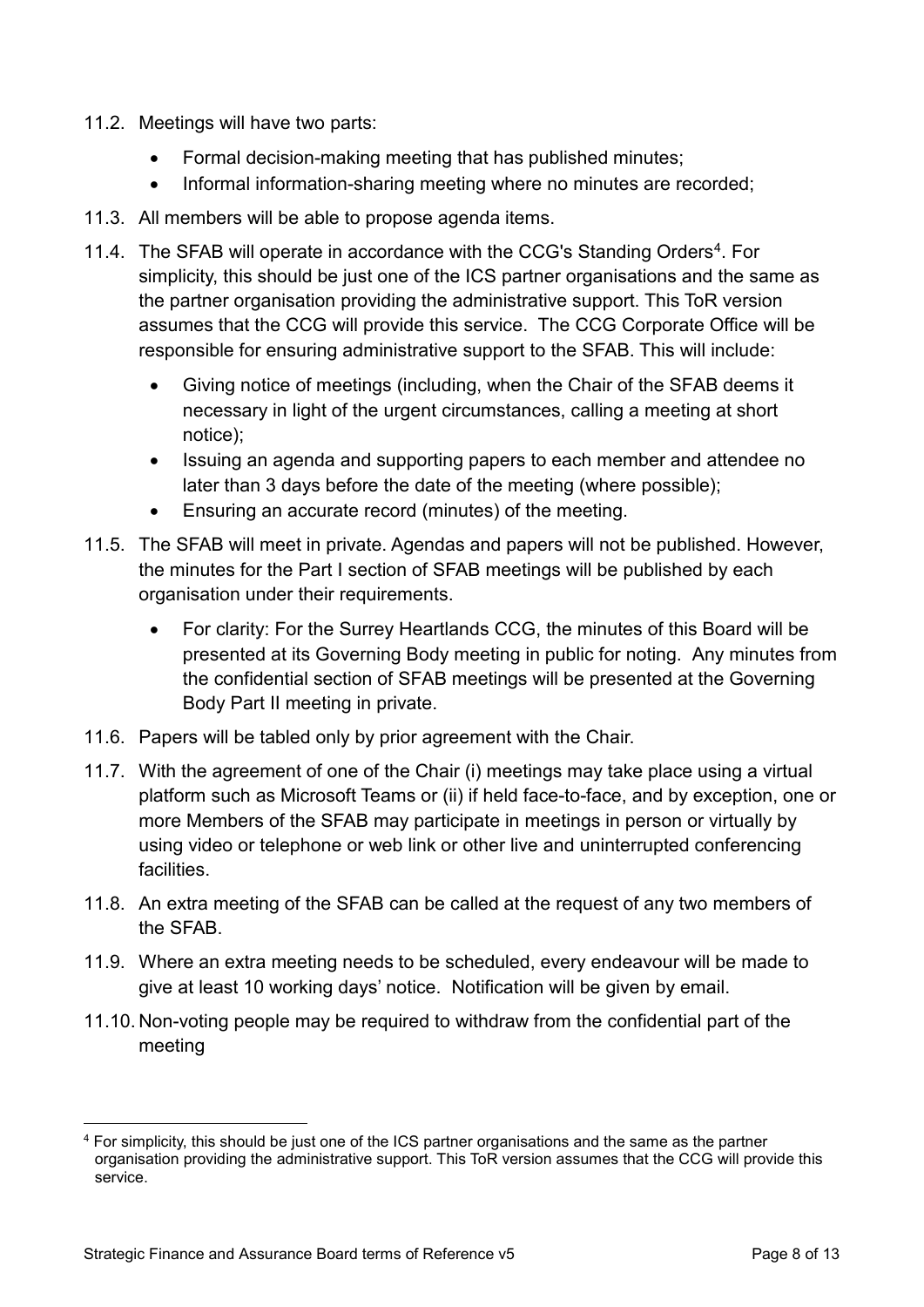- 11.11. Members of the SFAB have a collective responsibility for the operation of theSFAB. They will participate in discussion, review evidence and provide objective expert input to the best of their knowledge and ability, and endeavour to reach a collective view.
- 11.12. References in 11 and 14 to Chair shall normally mean both Co-Chairs agreeing between them apart from when one cannot be available in which case it will be agreed alone.

# **12. Agenda Preparation**

- 12.1. The SFAB will develop a forward-looking rolling Agenda programme, maintained by the CCG Corporate Office.
- 12.2. The Co-Chairs will work with the CCG Corporate Office on the preparation of the next meeting agenda.

## **13. Values and Behaviours**

- 13.1. Members of the SFAB will work together in such a way that embodies the agreed values of the Surrey Health & Care Partnership and in doing so will demonstrate expected behaviours such as:
	- Trusting each other's positive intent;
	- Working as one team for the people of Surrey Heartlands;
	- Valuing the contribution of each partner;
	- Sharing and learning together.
- 13.2. All members are expected to uphold and support the vision, aims and objectives of the ICS Partnership and will bring perspectives from their individual organisation(s) to ensure that the strategy and programme of work reflects the diversity of the ICS footprint and can be implemented within each of the different parts of the ICS.
- 13.3. Individual organisations will not undermine, overturn or fail to implement collective agreements/ decisions agreed by this SFAB and ratified by the System Board.

# **14. Conflict of Interests**

- 14.1. The members of the SFAB must comply fully with NHS England Guidance and CCG Policy regarding Conflict of Interest<sup>5</sup>.
- 14.2. The Co-Chairs are responsible for managing conflicts of interest at a meeting of the SFAB. If a Chair has a conflict of interest then the co-chair or, if necessary, another member of the SFAB will be responsible for deciding the appropriate course of action.

<span id="page-8-0"></span> <sup>5</sup> The Management of Conflicts of Interest is included in the CCG Standards of Business Conduct Policy.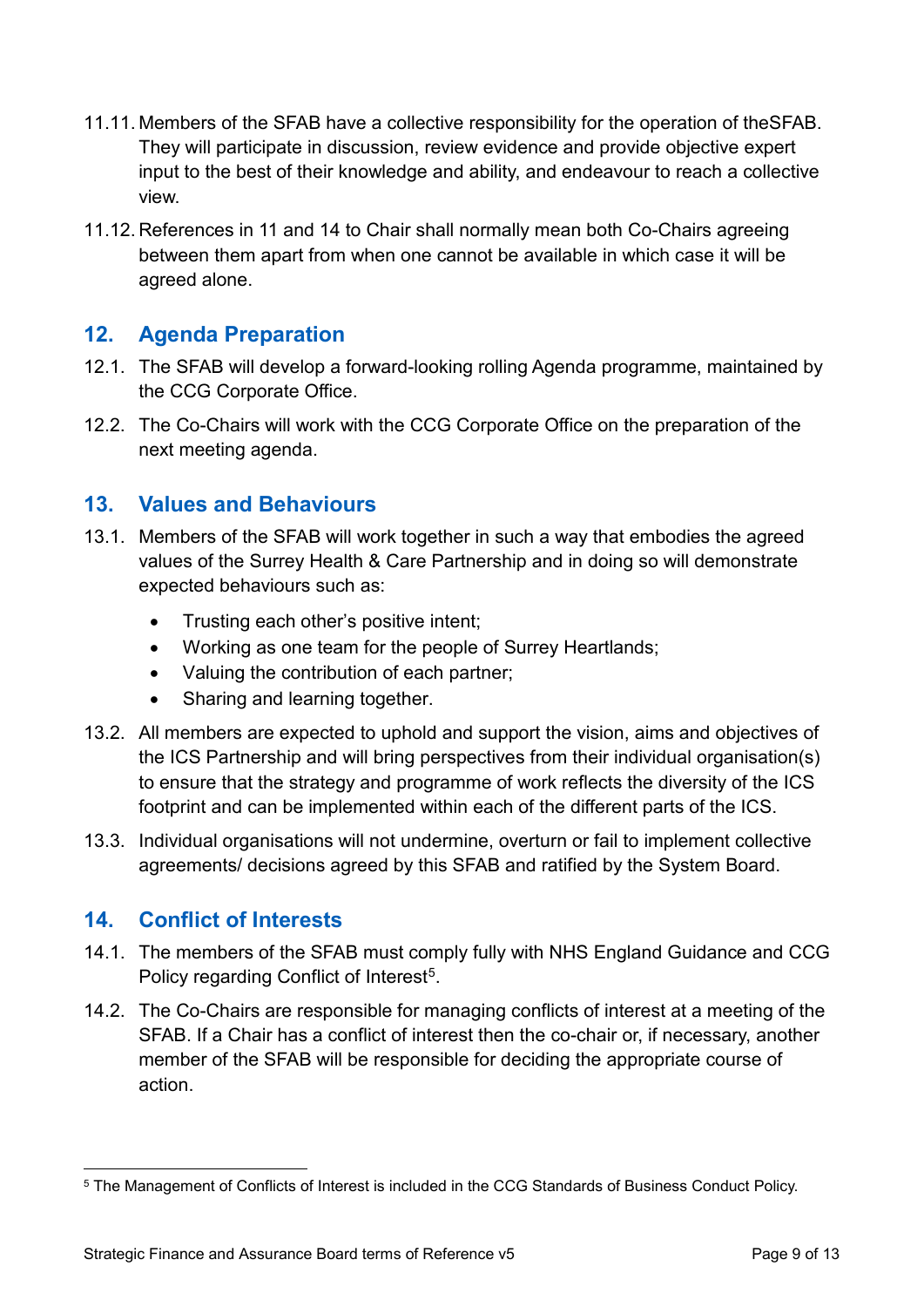- 14.3. At the start of the meeting, the Chair will invite members to declare if they have any conflicts of interest with the business to be conducted, including previously declared interests.
- 14.4. The Chair will decide any necessary course of action to manage a declared conflict of interest as advised by the CCG Conflict of Interest Policy.[6](#page-9-0)
- 14.5. Any declared conflicts of interest will be recorded in the minutes along with any action taken, in a form as advised by the CCG Standards of Business Conduct and Conflict of Interest Policy. In summary the information recorded is:
	- the name of the person noting the interest:
	- the nature of the interest and why it gives rise to the conflict;
	- the item of the agenda to which the interest related;
	- how it was agreed that the conflict should be managed; and
	- evidence that the conflict was managed as intended.

# **15. Decision-making**

- 15.1. The aim of the SFAB is to achieve consensus decision-making wherever possible. As primarily an assurance board, it is not expected that SFAB will have many decisions to be made by voting. If such a circumstance does apply sufficient notice will be given (at least five working days) to each partner organisation to ensure that its member on SFAB has the appropriate authority to participate in the voting decision.
- 15.2. Each member of the SFAB shall have one vote.
- 15.3. If, necessary, a vote will be passed with a simple majority of the votes of eligible members present. In the case of an equal vote, the Chair shall have a second and casting vote. The casting vote will rest with the Independent Lay Co-Chair.
- 15.4. An "eligible member" is defined as the representative of an organisation which has delegated decision-making for the item being considered to the SFAB plus the Independent Lay Co-Chair. It is the responsibility of the author of the item being considered to list the organisations who must make any decisions.
- 15.5. The result of the vote will be recorded in the minutes.
- 15.6. All decisions taken in good faith at a meeting of the SFAB shall be valid even if there is any vacancy in its membership or, it is discovered subsequently, that there was a defect in the calling of the meeting, or the appointment of a member attending the meeting.

<span id="page-9-0"></span> <sup>6</sup> For simplicity only one organisation's policy should be referred to and ideally the same as the secretariat organisation.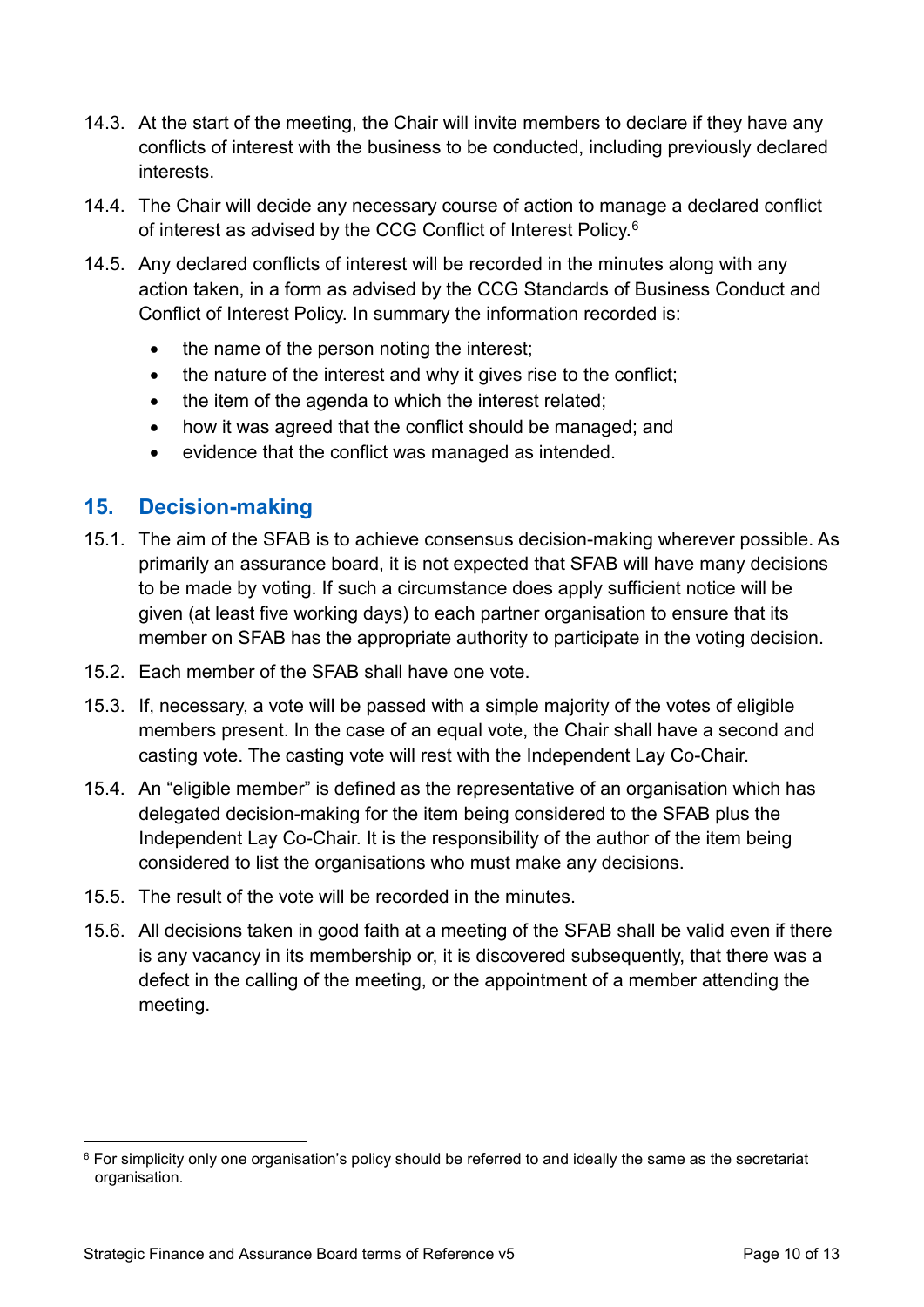# **16. Emergency/ Chair's Action**

- 16.1. Either of the Co-Chairs may take emergency action when exceptionally required, on condition that the following criteria are met:
	- Both Co-Chairs agree to the action;
	- Prior consent is obtained from the ICS chair;
	- The action is reported at the next meeting of SFAB.
	- One other member of the Board is consulted with and this agreement is obtained in writing. This member must be from an organisation to which the decision pertains (for clarity, for a CCG/s decision, this must be a CCG member); and
	- Prior consent is obtained from the respective organisation/s' Chair/s (for clarity, for a CCG/s decision, this will be the CCG Clinical Chair; for any other decisions in relation to the ICS, this will be the Senior Responsible Officer for the Surrey Heartlands Health and Care Partnership); and
	- The action is reported at the next meeting of the SFAB.

### **17. Secretariat**

- 17.1. The CCG Corporate Office will ensure the provision of a Secretary to the meeting who shall attend to take minutes of the meetings and provide appropriate administrative support to the Chair and Committee members.
- 17.2. The CCG Chief Finance Officer will be responsible for supporting the Chair in the management of the SFAB's business and for drawing the SFAB's attention to best practice, national guidance and other relevant documents as appropriate.
- 17.3. The Secretary will ensure minutes of the SFAB will be presented to the next meeting for formal sign off and submitted to each of the ICS Partner organisations.

### **18. Review**

- 18.1. The SFAB will self-assess its performance on an annual basis, normally starting each January, referencing its work plan to ensure that the business transacted in meetings has effectively discharged the duties as set out in the Terms of Reference.
- 18.2. These terms of reference will be reviewed annually by the SFAB membership. Any proposed significant changes to the ToR and responsibilities will be presented to the ICS Partner organisations for approval.

| <b>Date</b> | <b>Version</b><br>no. | <b>Reviewed by</b> | <b>Status</b> | <b>Comments/ Changes since last version</b> |
|-------------|-----------------------|--------------------|---------------|---------------------------------------------|
| 29/05/2019  | 24                    | <b>SOAG</b>        | Final         | Approved                                    |
| 11/06/2019  | 2.5                   | KMcD               | Draft         | <b>Minor Alterations</b>                    |
| 11/06/2019  | 26                    | KMcD               | Draft         | <b>Membership Alteration</b>                |
| 20/06/2019  | 27                    | KMcD               | Draft         | Lay Member Comments                         |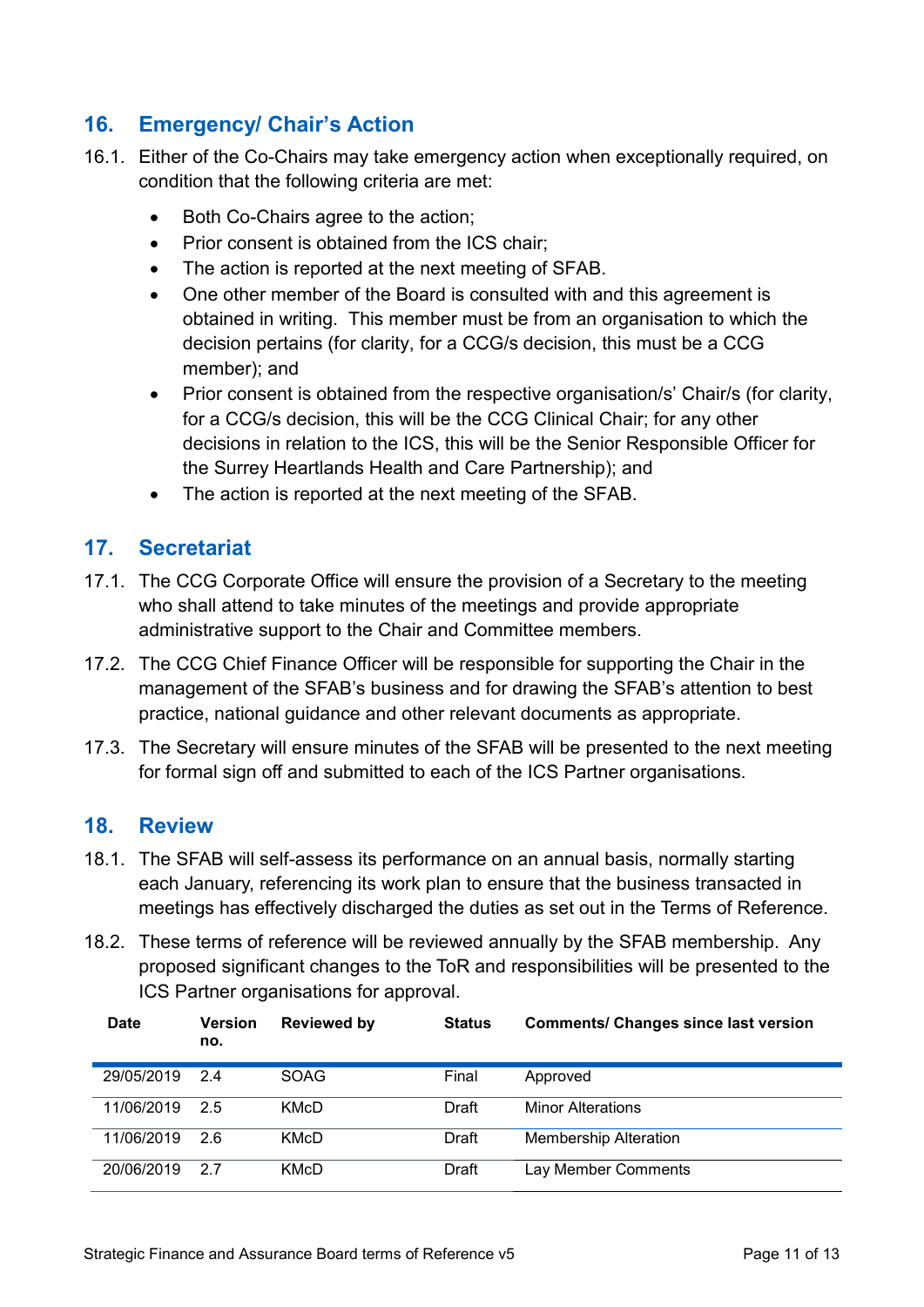| <b>Date</b> | <b>Version</b><br>no. | <b>Reviewed by</b>      | <b>Status</b> | <b>Comments/ Changes since last version</b>       |
|-------------|-----------------------|-------------------------|---------------|---------------------------------------------------|
| 26/06/2019  | 29                    | <b>Governing Bodies</b> | Final         | Amendments made and approved                      |
| 11/02/2020  | 44                    | CFO and Co-Chairs       | Draft         | For discussion at September 2020 SFAB<br>meeting. |
| 30/09/2020  | 5.0                   | Governing Body          | Final         | Approved                                          |